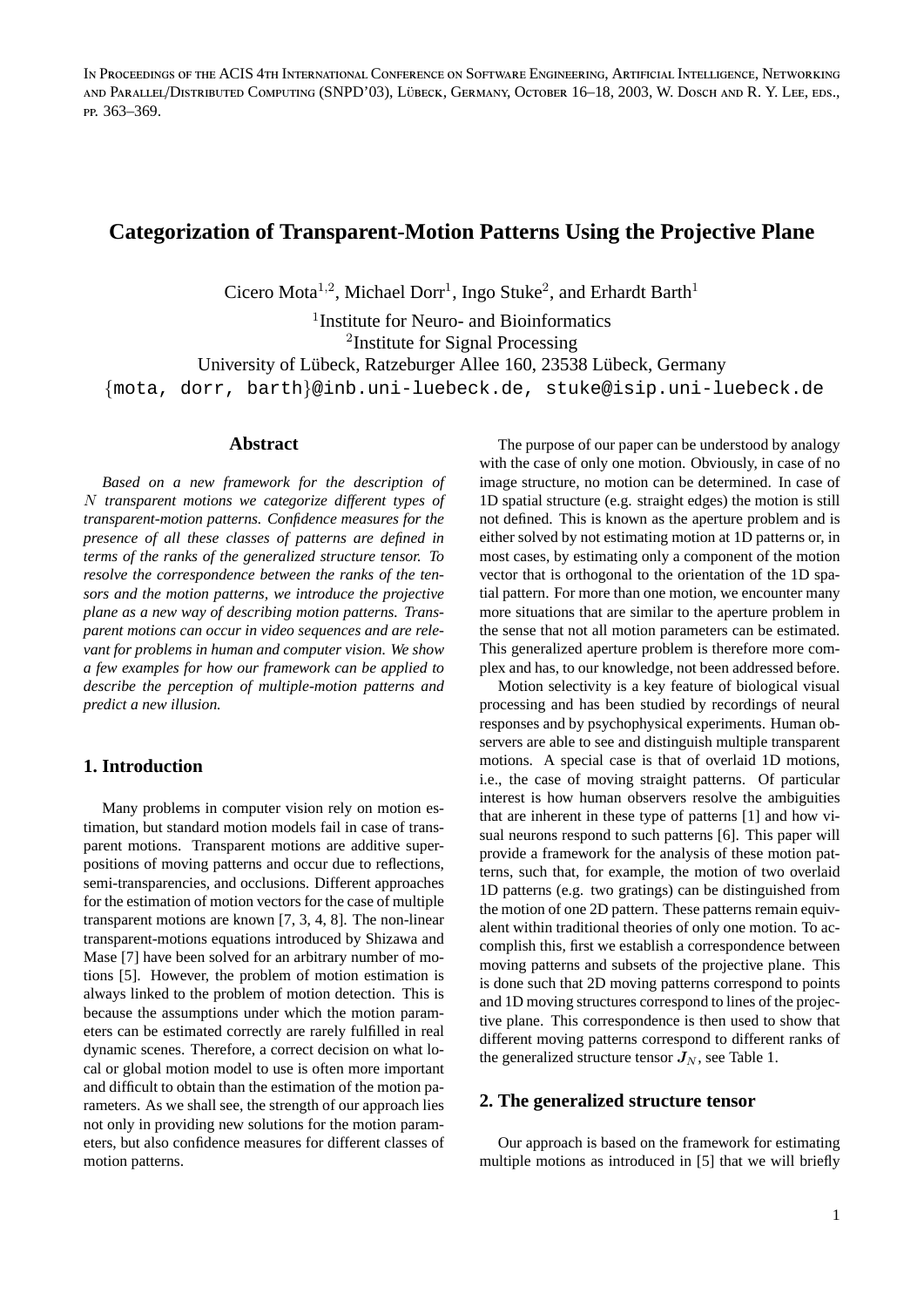|                | חו<br>ΠD | $1D+1D+1D$ | 2D       | $2D+1D$ | $2D+1D+1D$ | $2D+2D$ | $2D+2D+1D$ | $2D+2D+2D$ |
|----------------|----------|------------|----------|---------|------------|---------|------------|------------|
|                |          |            | <u>_</u> |         |            |         |            |            |
| J <sub>2</sub> |          |            |          |         |            |         |            |            |
| $J_3$          |          |            |          |         |            |         |            |            |

**Table 1. Different motion patterns (table columns) and the ranks of the generalized structure tensors** for 1, 2, and 3 motions (table rows). The intrinsic dimension is equal to the rank of  $J_1$ . This table **summarizes our results by showing the correspondence between the different motion patterns and the tensor-ranks that can, in turn, be used to estimate the confidence for a particular pattern, i.e.** a proper motion model. Observe that the rank of  $J_N$  induces a natural order of complexity for **patterns consisting of** N **additive layers.**

summarize here. Suppose that an image sequence  $f$  is the overlaid superposition of N image layers  $q_1, \ldots, q_N$  moving with constant but different velocities  $v_1, \ldots, v_N$  respectively:

$$
f(\boldsymbol{x},t) = \sum_{n=1}^{N} g_n(\boldsymbol{x} - t\boldsymbol{v}_n)
$$
 (1)

In such ideal case, it is known [5] that  $f$  and the velocities are constrained by

$$
\sum_{I} f_{I} c_{I} = 0 \tag{2}
$$

where  $I = (i_1, \ldots, i_N)$  is an ordered sequence with components in  $\{x, y, t\}$ ,  $f_I$  represents the Nth-order partial derivative of  $f$  with respect to the components of  $I$ , the mixed motion parameters  $c_I$  are the symmetric function of the coordinates of  $V_n = v_n + e_t$ , for  $n = 1, ..., N$ , and  $e_t$  is the time axis.

The generalized structure tensor is defined by

$$
J_N = \omega * [(f_I)(f_I)^T]
$$
 (3)

where  $\omega$  is a convolution kernel. In such an ideal setup, the vector  $c_N = (c_I)$  is a null eigenvector of  $J_N$  and, in practice, estimated as the eigenvector associated to the smallest eigenvalue. The velocities are recovered from  $c_N$ by the method described in [5], which is analytical for up to four motion layers. Obviously, the mixed-motion parameters can be computed only if the null eigenvalue is non-degenerated. For a single motion, the degeneracy of the null eigenvalue of  $J_1$  is known to be equivalent to the aperture problem. In what follows, we will show that *generalized aperture problems* are equivalent to the degeneracy of the eigenvalues of  $J_N$  and are thus reflected in the ranks of  $J_N$ .

#### **3. The projective plane**

The projective plane is the set of all directions in the three-dimensional Euclidean space. These directions can be represented by non-null vectors but this representation is not unique since two collinear vectors represent the same direction. The representation can be made unique by choosing to represent directions by vectors having their last non-null component always equal to 1. A subset of these vectors have their last component equal to zero. The points represented by such vectors are called ideal points and the set of all ideal points is the ideal line. Therefore, we can think of the projective plane as the union of the plane  $\xi_t = 1$  and the ideal line, where  $\xi_x \mathbf{e}_x + \xi_y \mathbf{e}_y + \xi_t \mathbf{e}_t$ are points of the three-dimensional Euclidean space.

#### **3.1. Relevant properties of the projective plane**

We now summarize the properties of the projective plane that will be useful for the analysis of moving patterns:

- Dimension reduction: lines and points of the projective plane correspond to planes and lines through the origin of the three-dimensional space respectively;
- Duality: each line  $\ell$  of the projective plane is associated to a dual point  $V$  by the corresponding orthogonality of planes and lines in the three-dimensional Euclidean space and vice-versa;
- No parallelism: any two lines of the projective plane do intersect;
- Two projective lines intersect at an ideal point if and only if their dual points and  $e_t$  are aligned.

#### **3.2. Representation of multiple motions in the projective plane**

It is well known that if a spatio-temporal signal  $f$  is the superposition of moving layers, its Fourier transform is the superposition of Dirac planes through the origin of the Fourier space. The normal to each of these planes carries the motion vector of the respective layer. In this section,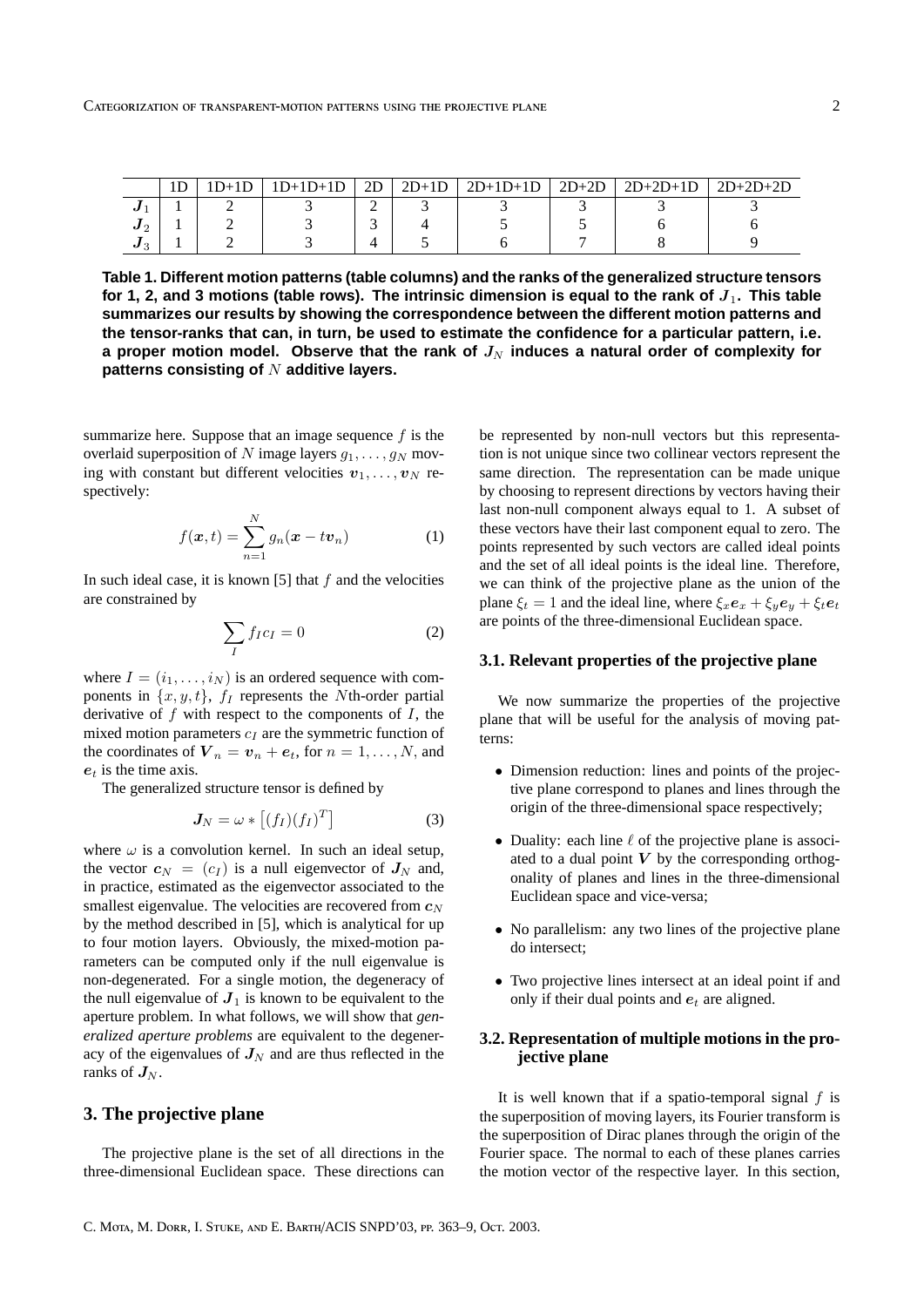these results will be interpreted in terms of the projective plane.

For this reason we introduce the following projective transform. Let  $F$  be the Fourier transform of  $f$  (the transform, of course, would apply to any function). We define a *projective transform* of F by

$$
\mathcal{P}_F(\boldsymbol{P}) = \int_{\ell_{\boldsymbol{P}}} |F(\boldsymbol{\xi}, \xi_t)| \, d\boldsymbol{\xi} d\xi_t \tag{4}
$$

where P is a point of the projective space and  $\ell_P$  =  $\{\lambda P; \lambda \in \mathbb{R}\}\$ is the line directed by P. This transform enables us to associate to each moving pattern a line or a point in the projective plane and simplifies the geometric reasoning.

To illustrate the usefulness of the framework, we show how to geometrically determine the velocity of one 2D moving pattern: the moving pattern is mapped to a plane in the Fourier domain, where it is further projected onto the projective plane resulting in a Dirac line. The velocity is picked by applying the duality, here denoted with  $D$ , to the Dirac line. The process is schematically shown below:

moving pattern 
$$
\circ \xrightarrow{\mathcal{F}}
$$
 plane  $\circ \xrightarrow{\mathcal{P}}$  line  $\circ \xrightarrow{\mathcal{D}}$  velocity.

In the case of a 1D-pattern, e.g. a spatial grating, that is,  $g(x) = \tilde{g}(a \cdot x)$ , its Fourier transform reduces to a line, and its projective transform to a point. The duality operation will give us the set of admissible velocities for the grating which is a line in the projective plane:

moving grating 
$$
\circ \xrightarrow{\mathcal{F}}
$$
 line  $\circ \xrightarrow{\mathcal{P}}$  point  $\circ \xrightarrow{\mathcal{D}}$  admissible velocities

.

We summarize the main points below:

- The projective transform of  $F$  is the superposition of Dirac lines in the projective plane (in case of 2D patterns);
- The dual point to each Dirac line in the projective plane is the velocity of the respective layer;
- For a 1D pattern, its Dirac line in the projective plane further reduces to a Dirac point. In this case any admissible velocity for the grating is a point of the line dual to the Dirac point in the projective plane;
- Dirac lines intersect at an ideal point if and only if their corresponding spatial velocities are collinear;
- A Dirac line supported by the ideal line corresponds to a static pattern.

As a further example, we show how to determine the *coherent motion* of superimposed gratings (plaids) [1]: the set of admissible velocities for each layer is a line, the intersection of these two lines is the only admissible velocity for both layers, that is, the coherent velocity for the plaid. Further examples will be given in Section 4.

#### **3.3. The patterns in the projective plane and the rank of**  $J_N$

Up to now we have derived a correspondence between different motion patterns and subsets of the projective plane (points and lines). The problem of determining the rank of  $J_N$  is equivalent to the problem of finding the largest number of independent null-eigenvectors. In this framework, it is a matter of choosing the right points in the support of Dirac lines in the projective plane. We give the detail in the appendix. Table 1 summarizes the correspondence between motion patterns and the ranks of  $J_1, J_2$  and  $\boldsymbol{J}_3$ .

## **4. Applications to some perceptual phenomena**

For the case of only one motion, the aperture problem has a high significance for the visual perception of motion. As argued before, the motion of a 1D pattern is ambiguous from a theoretical point of view, and so are the percepts in the sense that they depend on the motion of the so-called terminators, i.e. the ends of the 1D patterns.

Similar effects appear with superimposed gratings that can induce motion percepts that are different from the directions orthogonal to the individual gratings. For example, two gratings, one moving down and to the left, the other one moving down and to the right, are perceived as a single pattern moving downwards under most experimental conditions - see Fig. 2. On the other hand, three moving gratings can give rise to three mutually exclusive percepts [1].

We are now going to explain these phenomena using our theoretical framework presented above. We will also show that our framework predicts an illusion for the superposition of a grating with a random dot field and then give some experimental data for this illusion.

#### **4.1. Two 1D transparent moving gratings**

In the projective plane, two moving gratings correspond to the {line, line} case. According to the theory, the perceived motion should correspond to the intersection point  $U$  of the two lines and indeed it does - see Fig. 1.

#### **4.2. Three 1D transparent moving gratings**

In the case of three moving gratings, a percept of one coherent pattern only arises when all three lines intersect in the same point. This is, for example, the case for the configuration shown in Fig. 2. On the other hand, a configuration as shown in Fig. 3 has no unique percept: human observers see the three 1D patterns as moving individually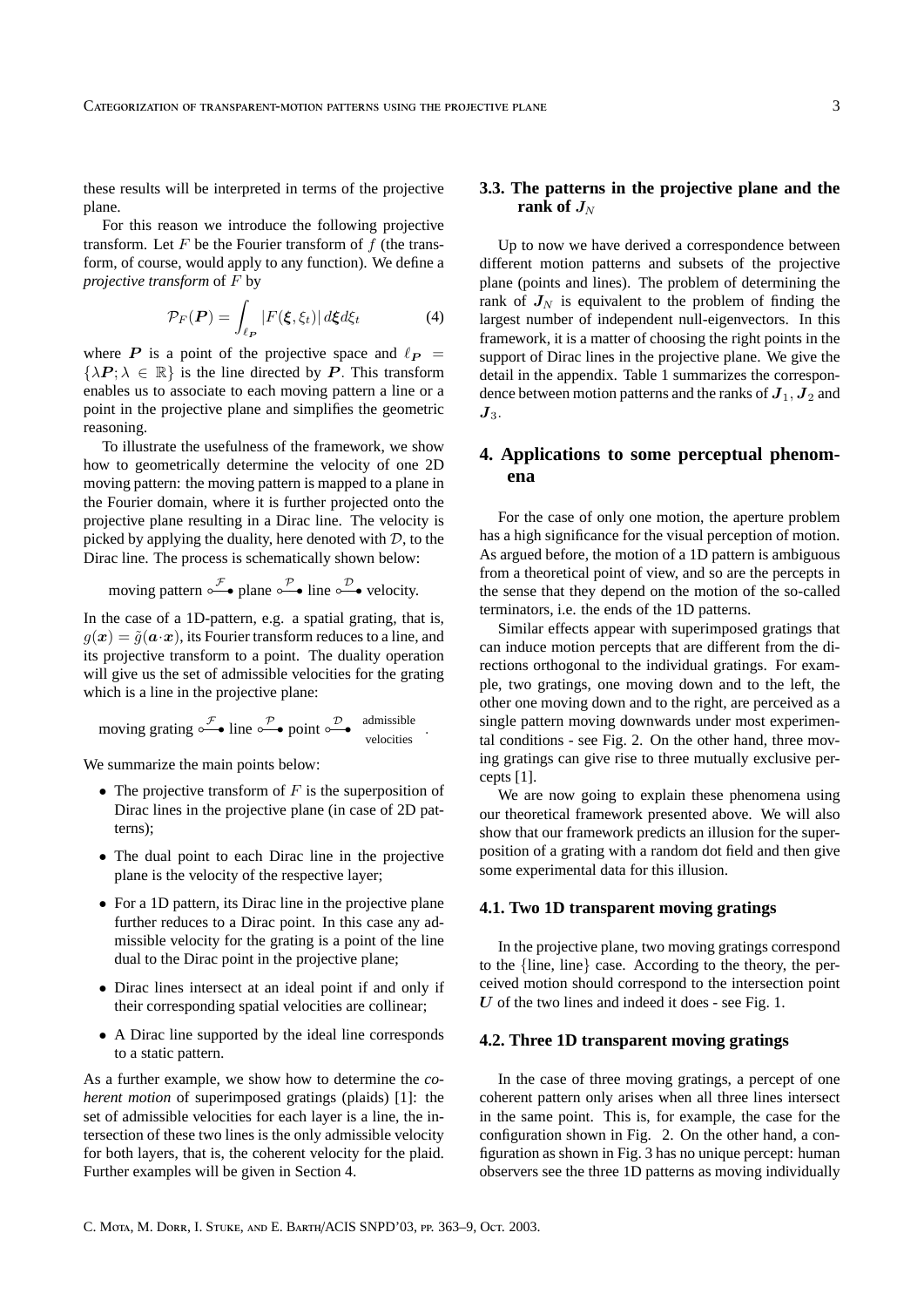

**Figure 1. If two gratings of different orientations - as shown in (a) and (b) - are moved in the directions shown in (c), the plaid pattern shown in (d) is seen as moving in the direction indicated in (f) which corresponds to the only coherent velocity that is defined by the intersection of the lines as shown in (e).**



**Figure 2. Coherent motion of three superimposed gratings. To the superposition of two gratings (a) a third grating shown in (b) is added. The physical motions of the three gratings are as shown in (c) and the lines of admissible velocities for each grating in (e). The percept is that of a coherent pattern as shown in (d) moving in the direction indicated by the arrow in (f). The coherent percept of one motion corresponds to the intersection of the lines in only one point.**

or see combinations of one 1D pattern and a 2D plaid pattern.

#### **4.3. Entrainment effect for 2D patterns over 1D patterns**

A spatial field of dots superimposed on a grating (Fig. 4) corresponds to the {line, point} case. If the point falls on the line, the grating should seem to move in coherence with the random dots. To test this hypothesis, we generated sinusoidal gratings of frequency  $\xi = 1/8$ , orientation  $\psi = k\pi/4, k = 1, ..., 8$ , and viewing angle size  $10^{\circ} \times 10^{\circ}$ . These were translated perpendicular to their orientation  $(\phi_g = \psi \pm \pi/2)$  with a velocity of  $v_g = 1.6^{\circ}/s$ . Mean brightness of the screen was  $10 \, \text{cd}/\text{m}^2$ . Then, a 2D dot pattern with same brightness distribution was overlaid to the grating and translated with direction  $\phi_r = \phi_g \pm \pi/4$  and velocity  $v_r = v_g/\sqrt{2}$ , so that one component of the motion vector always coincided in the grating and the moving dot pattern. 15 of these stimuli were presented to 7 human subjects for 1.6 seconds. After presentation of each stimulus, subjects had to rotate an arrow to indicate the direction of the grating they had perceived. The deviation of subjects' responses from the true direction of the grating is given in Fig. 5(a). If the dot pattern had exerted no influence on the percept for the grating at all, a single peak at  $0^{\circ}$  could be expected. Analogously, a single peak at 45◦ would indicate that subjects always perceived a single coherent pattern.

The shape of an aperture through which a grating can be seen can also strongly influence motion perception. To compare the strength of this so-called barberpole illusion with that of the effect described above, we constructed stimuli as above, but covered by an aperture perpendicular to the orientation of the grating. Nevertheless, results in Fig. 5(b) are qualitatively similar to those in Fig. 5(a).

## **5. Discussion**

We have presented a way of categorizing transparentmotion patterns in terms of the ranks of the generalized structure tensors. Based on these results, the confidence for a particular pattern can be evaluated computationally by either determining the rank  $J_N$  or by using the minors of the structure tensors [5]. For example, we can discriminate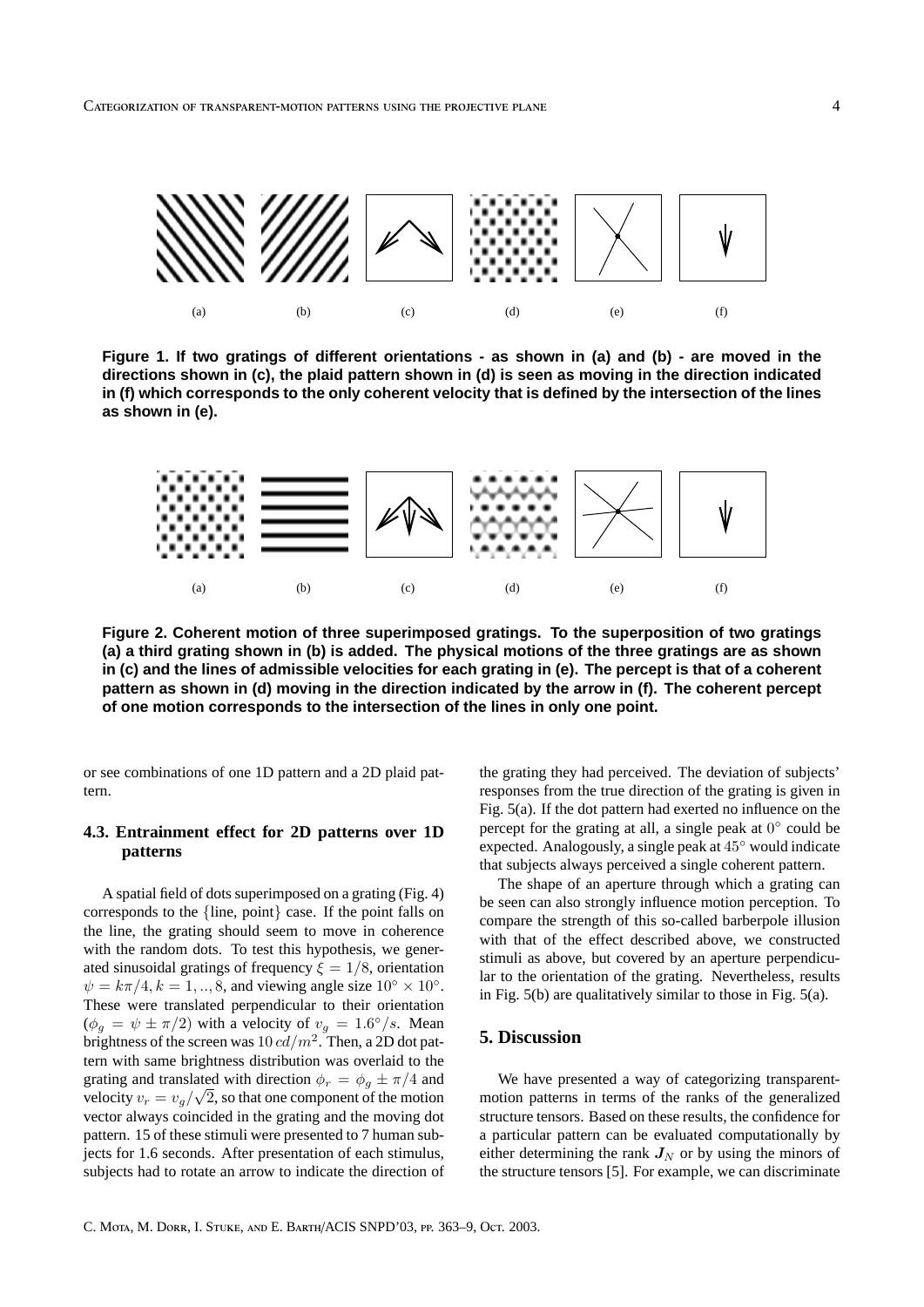CATEGORIZATION OF TRANSPARENT-MOTION PATTERNS USING THE PROJECTIVE PLANE  $5$ 



**Figure 3. Incoherent motion of three superimposed gratings. The sub-figures are according to those in Fig. 2. However, the directions of motions are now changed such that the lines of motion in the projective plane do not intersect in a single point (e). This makes the motions undefined and causes the percept to change dramatically such that a coherent motion is not perceived. Observers can see either of the single motions indicated in (f).**



**Figure 4. Stimulus generation for the 2D-over-1D entrainment (a). Admissible velocities for the grating (line) and for the 2D stimulus (point) are perceived as single motion (c).**

the case of two superimposed 1D patterns (moving plaid) and a 2D pattern moving in the direction of the coherent motion of the plaid pattern.

Our results can be seen as an extension of the concept of *intrinsic dimension* [9, 2]. In the current framework, the intrinsic dimension corresponds to the rank of  $J_1$ . As shown in Table 1, by introducing the generalized structure tensor, we can further differentiate the signal classes of a given (integer) intrinsic dimension. In some sense, we thereby define fractional intrinsic dimensions.

Although motion estimation is a key component of many computer-vision and image processing systems, the motion models are often too simple and fail with realistic data. Our results provide (i) new means for increasing the complexity of the motion models and (ii) measures for determining the confidence for a particular model. We should note that the framework can be applied to make explicit the correspondence between the ranks of  $J_N$ , for an N larger than 3, and the different moving patterns.

We have also shown how our results can be used to describe some phenomena in biological vision. In particular, the concept of the projective plane proved useful for describing and visualizing different visual percepts. Furthermore, we predicted new illusionary percepts that are in accordance with the ambiguities that one would expect from the theory.

### **6. Appendix: The rank of**  $J_N$

From the discussion in Section 3.2, we have seen that the set of admissible velocities of a moving layer  $q$  is the dual space to the support of  $P_G$ . This dual set is called the *phase space* for the velocities of g. In what follows, we will suppose that no pair of layers forming  $f$  moves with collinear velocities and none of the layers is static. This means that the lines supporting two non-degenerated Dirac lines always intercept at a finite (non-ideal) point.

The mixed-motion parameters vectors  $c_N = c(v_1, \ldots,$  $v_N$ ) can be interpreted as elements of the space of symmetric N-tensors (here denoted by  $S_N$ ). Therefore, if  $\beta = \{U, V, W\}$  is a basis for the three-dimensional Euclidean space, the set  $\{c(v_1, \ldots, v_N) : V_n \in \beta, \}$ for  $n = 1, ..., N$  is a basis for  $S_N$ . For example,  ${c(u, u), c(u, v), c(u, w), c(v, v), c(v, w), c(w, w)}$  is a basis for  $S_2$ . We will use this relationship between basis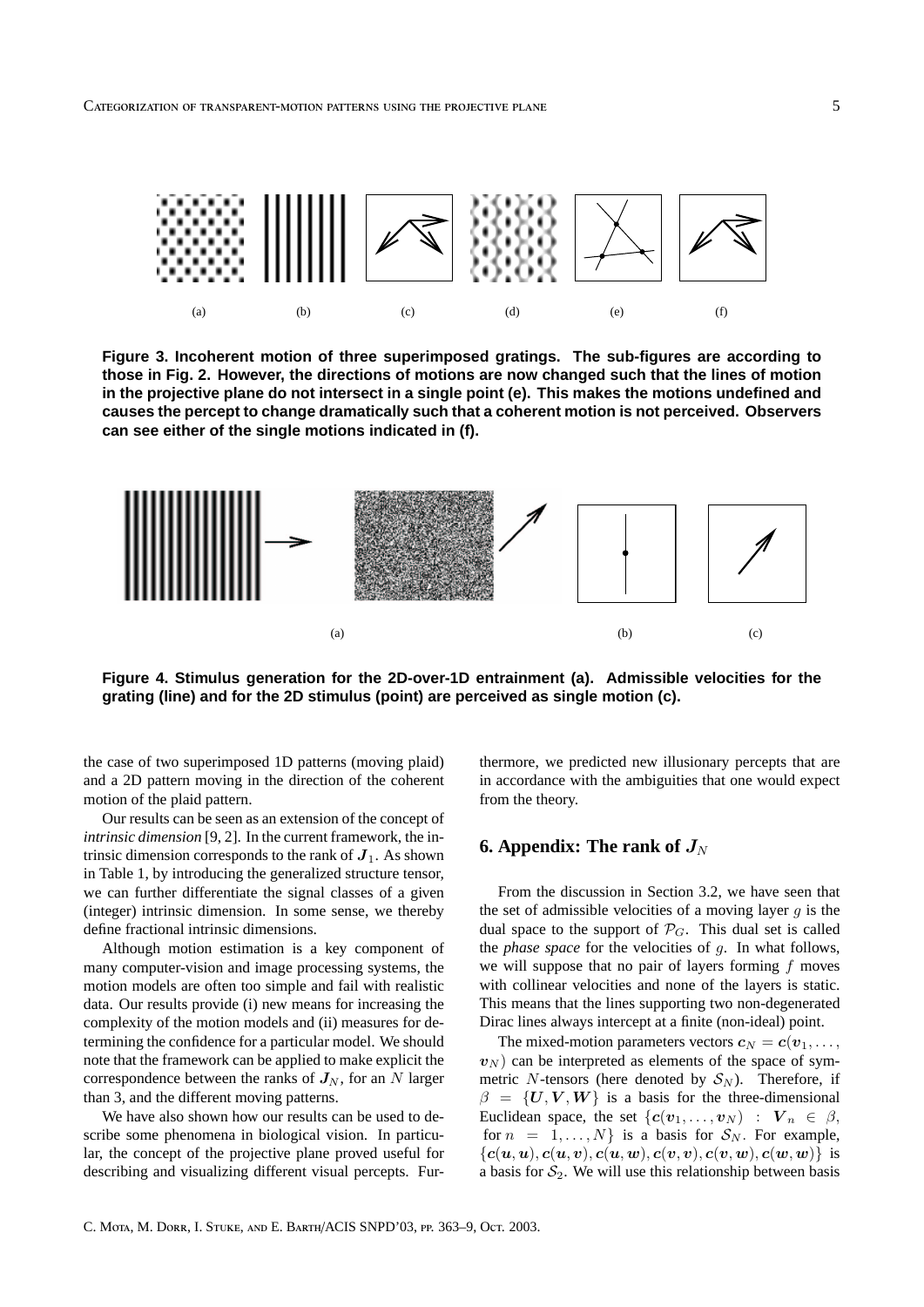

**Figure 5. Data illustrating the entrainment effect of a 2D pattern over a 1D grating. No aperture (a). Aperture orientation perpendicular to that of the 1D grating (b).**



**Figure 6. Admisible velocities of overlaidmotions patterns in the projective plane: (a) two overlaid 1D patterns,** U **is the coherent velocity,**  $c(u, u), c(u, v), c(u, w), c(v, w)$ are independent null-eigenvectors of  $J_2$ ; (b) **same for one 1D pattern and two 2D patterns,**  $c(u, v, w)$  and  $c(u, v, \tilde{w})$  are independent null**eigenvectors of** J3**.**

of  $\mathbb{R}^3$  and  $\mathcal{S}_N$  to construct a maximal number of elements in the kernel of  $J_2$  and  $J_3$ . By 'kernel of  $J_N$ ' we denote the set of vectors that correspond to the zero eigenvalues of  $J_N$ .

#### **6.1. The rank of**  $J_2$

For two moving layers, the non-trivial possibilities for the phase space of the velocities are a {line,line}, {point, line}, {point, point}.

**line, line:** Choose a basis  $\beta = \{U, V, W\}$  of  $\mathbb{R}^3$  such that  $U$  is intersection of the two lines, and  $V$  and  $W$  belong to each of these lines, see Fig. 6(a). Now it is clear that  $c(u, u)$ ,  $c(u, v)$ ,  $c(u, w)$  and  $c(v, w)$  are elements in the kernel of  $J_2$ . Since these vectors are linearly independent, we can conclude that rank $(J_2) \leq 2$ .

**line, point:** Choose  $U$  as the point and  $V$ ,  $W$  in the line. The vectors  $c(u, v)$ ,  $c(u, w)$  are null-eigenvectors of  $J_2$ and therefore rank $(J_2) \leq 4$ .

**point, point:** Choose  $U, V$  as the two points and  $W$ freely. The only element in the kernel of  $J_2$  is  $c(u, v)$ , therefore rank $(J_2) \leq 5$ .

We found above bounds to the rank( $J_2$ ) given two moving patterns. Since it is possible to reach these bounds, they are actually tight. Note that two moving patterns do not produce rank 1 or 3. These ranks are actually produced by a single moving object. The phase space for the two